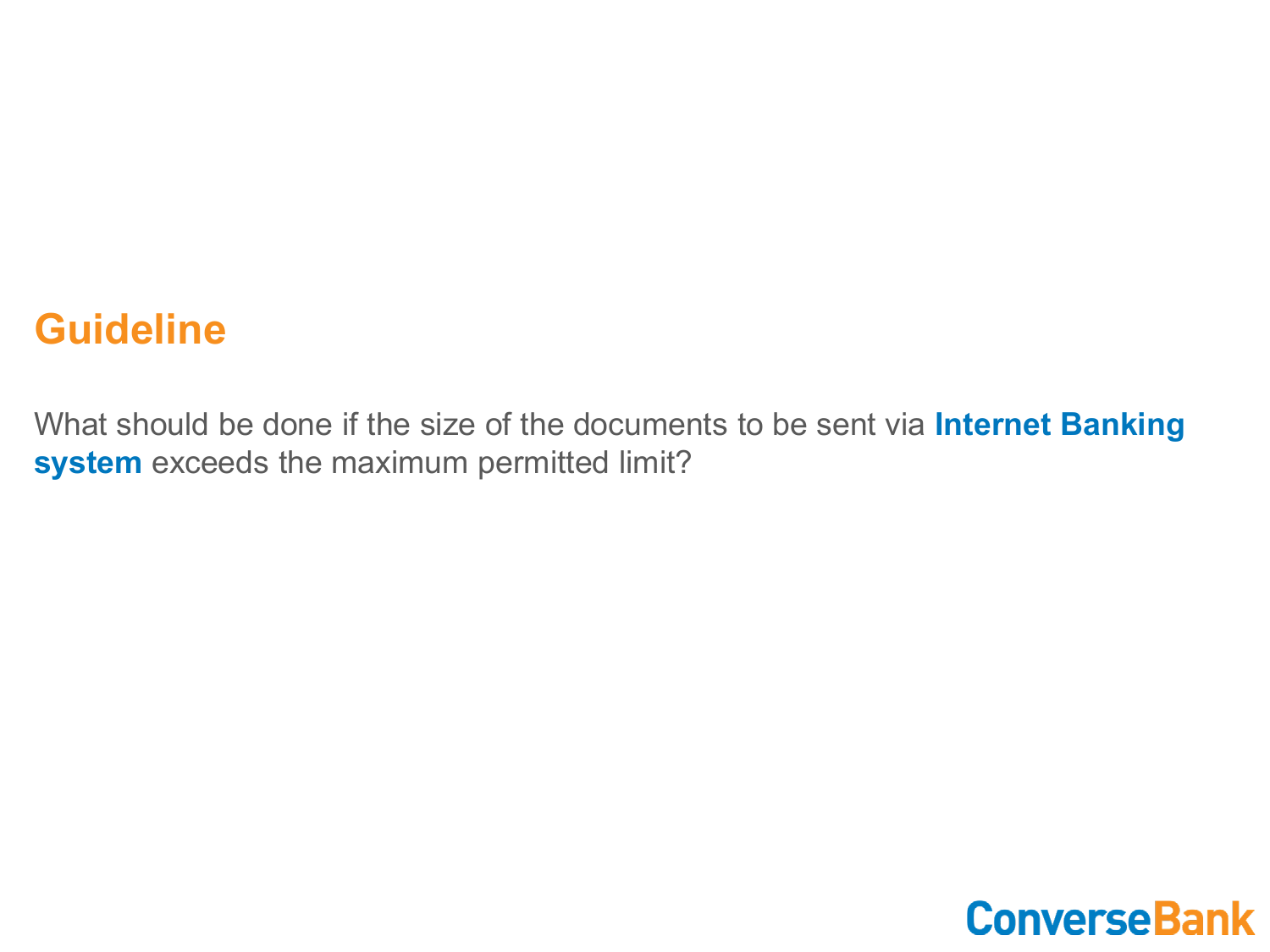#### **Dear Customer,**

If the total size of the documents supporting a transaction and documents containing additional information, to be sent by you via Internet Bank system, exceeds the maximum permitted limit of **500Kb**, please archive the file folder and send it from your e-mail address recorded at the Bank and, if it is impossible, send it from **another e-mail address** and either submit a message via Internet Bank system indicating the e-mail address from which your letter will be sent, or add a password, following the process described in the pictures below.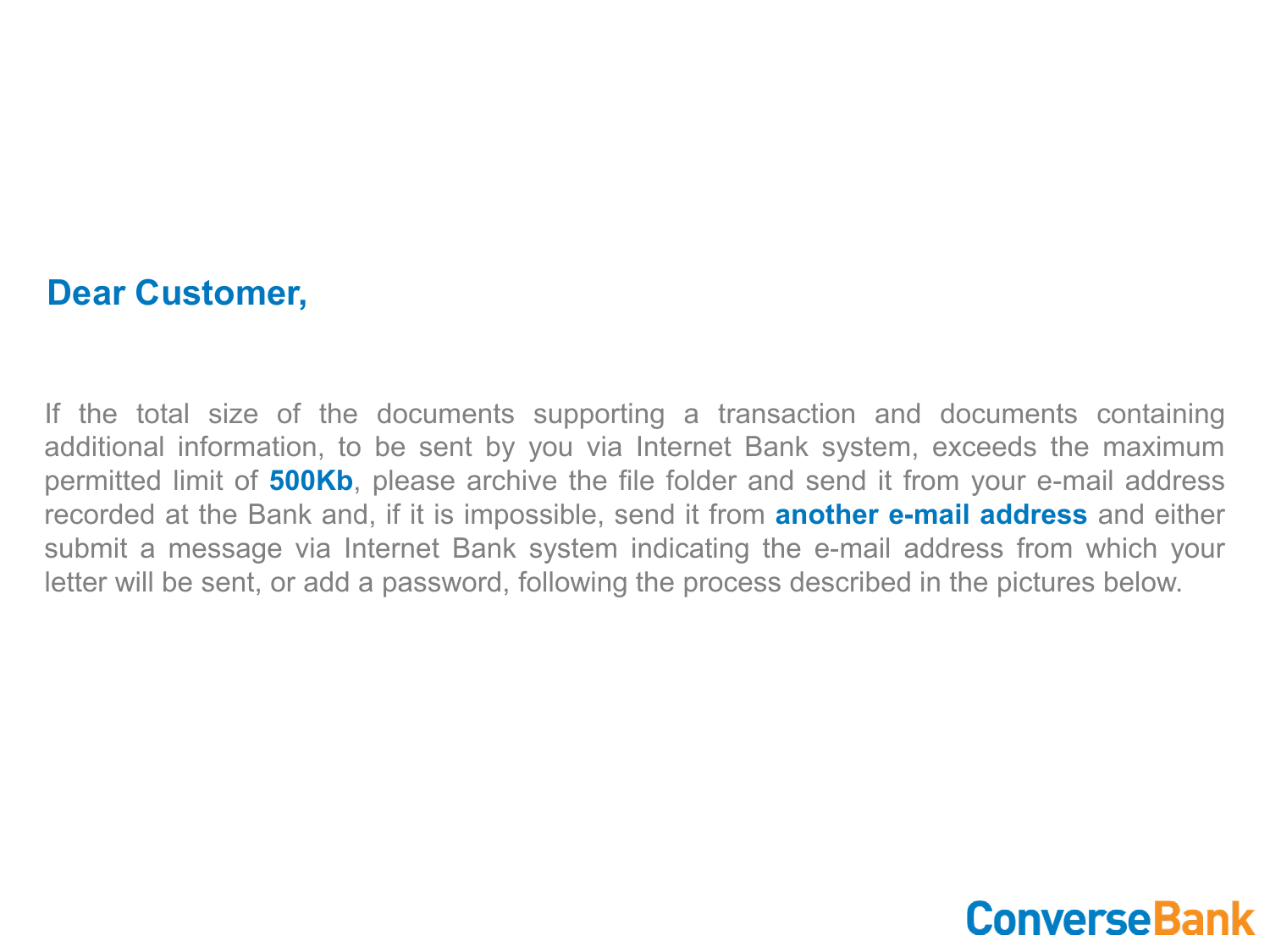### **1.** You need to find **WinRar** in the list of programs installed in the system or

| <b>BSS Internet Client</b><br>ConverseTransfer |                              |
|------------------------------------------------|------------------------------|
| digital publishing<br>FileZilla FTP Client     |                              |
| Games                                          |                              |
| ∣ <mark>.</mark> Hovo Aghajnayan               | Gevorgyan Narine             |
| Java                                           |                              |
| KDWin                                          | Documents                    |
| K-Lite Codec Pack                              | Pictures                     |
| LizardTech                                     |                              |
| Lotus Applications                             | Music                        |
| <b>Maintenance</b>                             |                              |
| Microsoft .NET Framework SDK v2.0              | Computer                     |
| Microsoft Office                               |                              |
| Microsoft Silverlight                          | Control Panel                |
| Microsoft Silverlight 3 SDK                    |                              |
| Microsoft SQL Server 2005                      | Devices and Printers         |
| Microsoft SQL Server 2008                      |                              |
| <b>Microsoft Sync Framework</b>                | Default Programs             |
| Microsoft Visual Studio 2005                   |                              |
| Microsoft Visual Studio 2010                   | Administrative Tools         |
| Nero 7 Ultra Edition                           |                              |
| NetSupport Manager                             | Help and Support             |
| Nokia PC Suite                                 |                              |
| $\blacksquare$ Notepad++                       | Run                          |
| <b>N</b> RealVNC                               |                              |
| <b>SCM Microsystems</b>                        |                              |
| ScriptEditor                                   |                              |
| SharePoint                                     |                              |
| Skype                                          |                              |
| Startup                                        |                              |
| Symantec Endpoint Protection                   |                              |
| Teachmaster 4.3<br>UltraEdit                   |                              |
| UNIStream                                      |                              |
| VMware                                         |                              |
| WinRAR                                         |                              |
| Console RAR manual                             |                              |
| WinRAR help                                    |                              |
| <b>WinRAR</b>                                  |                              |
|                                                |                              |
| <b>Back</b>                                    |                              |
| Search programs and files                      | Shut down<br>$ \mathcal{Q} $ |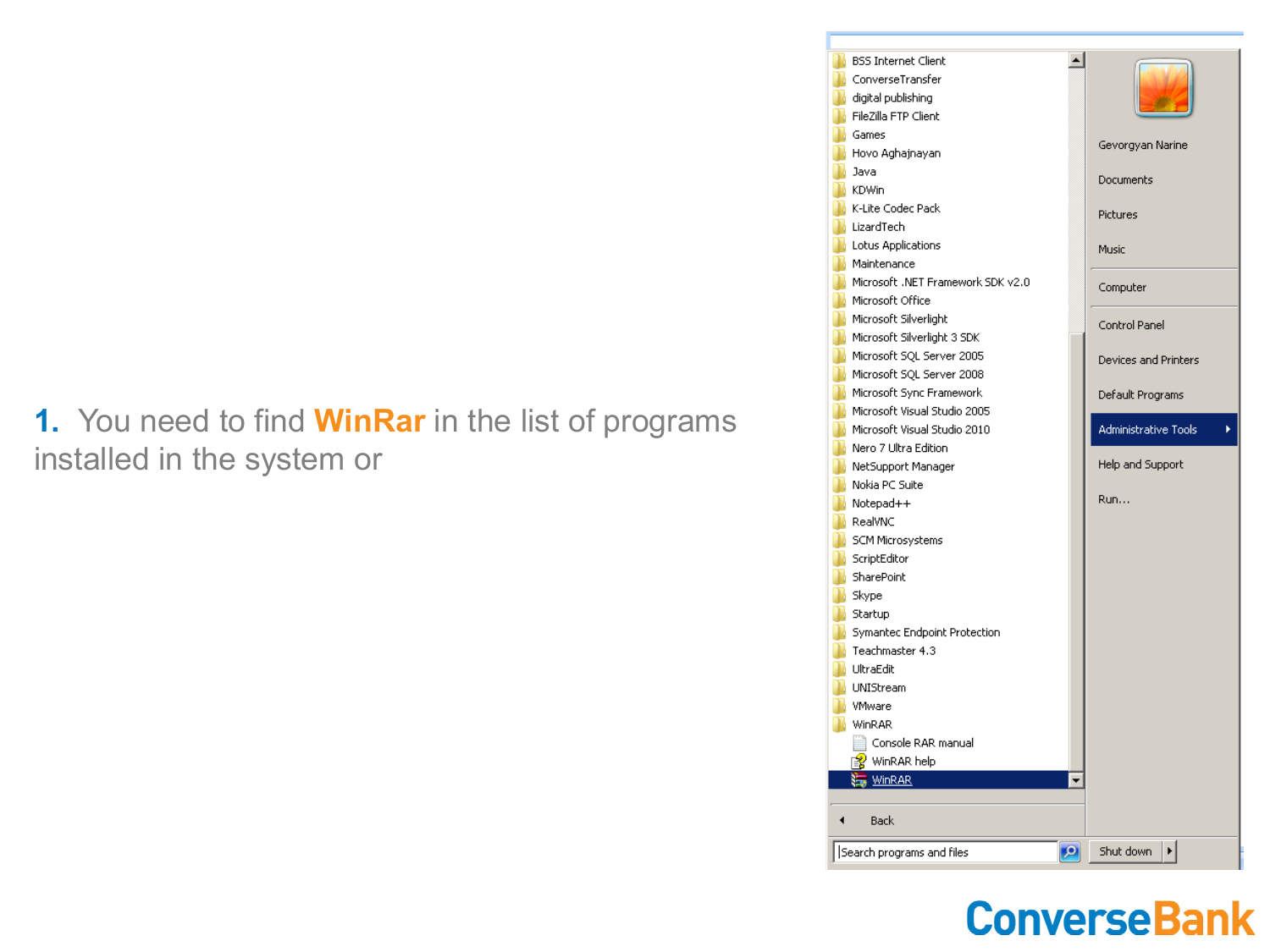#### **2.** click the **folder** with the right button of the mouse

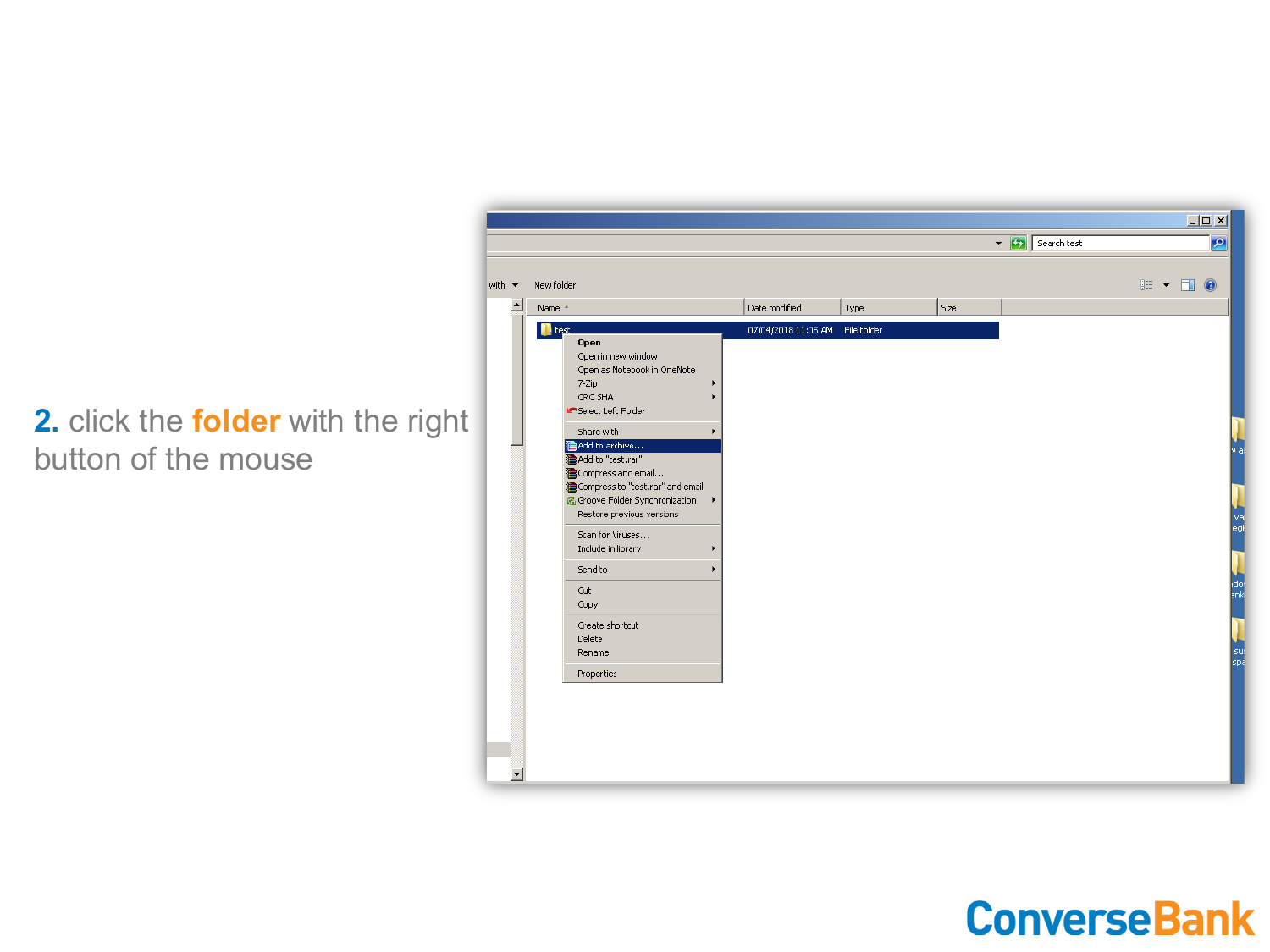|          | $\sim$<br>Name -                                         |                                                                                                                                                      | Date modified                                                                                                                                                                                                    | Type                                       | Size | <b>Contract</b> | $\rightarrow$       |
|----------|----------------------------------------------------------|------------------------------------------------------------------------------------------------------------------------------------------------------|------------------------------------------------------------------------------------------------------------------------------------------------------------------------------------------------------------------|--------------------------------------------|------|-----------------|---------------------|
|          | test                                                     |                                                                                                                                                      | 07/04/2018 11:05 AM File folder                                                                                                                                                                                  |                                            |      |                 |                     |
|          |                                                          | $\equiv$ Archive name and parameters                                                                                                                 |                                                                                                                                                                                                                  | $2 \times$                                 |      |                 | v achurd.           |
|          |                                                          | Archive name                                                                                                                                         | General   Advanced   Files   Backup   Time   Comment                                                                                                                                                             | Browse                                     |      |                 | varkayin<br>egistr. |
| otion of |                                                          | test.rar<br>Profiles                                                                                                                                 | Update mode<br>Add and replace files                                                                                                                                                                             | $\overline{\phantom{a}}$<br>$\blacksquare$ |      |                 | idoragr<br>ankmail  |
|          |                                                          | Archive format<br>$C$ BAB<br>CZIP<br>Compression method<br>Normal<br>$\overline{\phantom{a}}$<br>Split to volumes, bytes<br>$\overline{\phantom{a}}$ | Archiving options<br>Delete files after archiving<br>□ Create SFX archive<br>$\Box$ Create solid archive<br>F Put authenticity verification<br>Put recovery record<br>Test archived files<br>$\Box$ Lock archive |                                            |      |                 | sur de<br>spana     |
|          | $-1$                                                     |                                                                                                                                                      | OK.<br>Cancel                                                                                                                                                                                                    | <b>Help</b>                                |      |                 |                     |
|          | AM.                                                      |                                                                                                                                                      |                                                                                                                                                                                                                  |                                            |      |                 |                     |
|          |                                                          |                                                                                                                                                      |                                                                                                                                                                                                                  |                                            |      |                 |                     |
|          | <b>PE</b><br><b>START</b><br>Thumbs.db<br>oogle<br>hrome |                                                                                                                                                      |                                                                                                                                                                                                                  | RVNC.rar                                   |      |                 |                     |

#### **3. Choose RAR option** the archive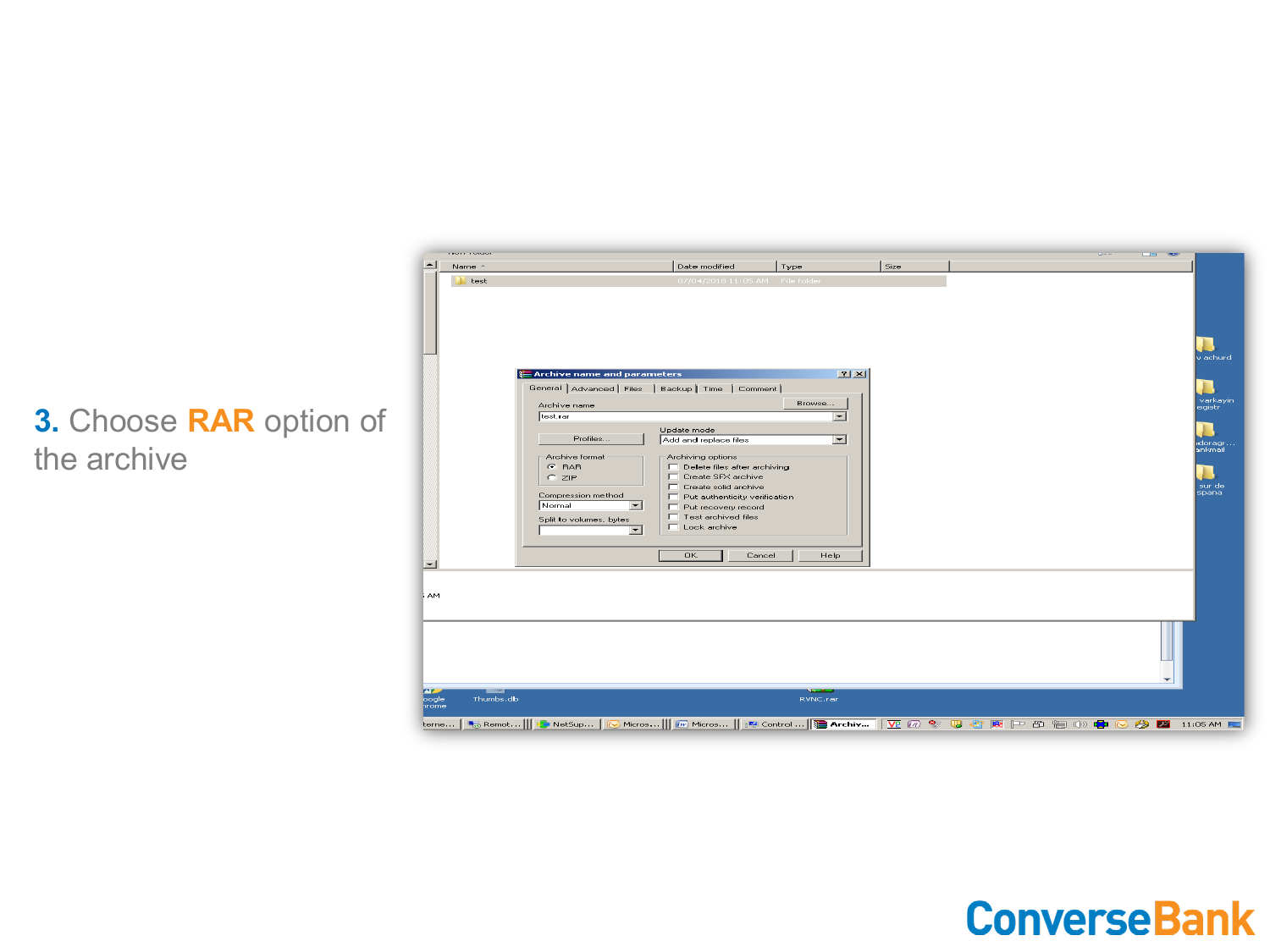### **4. Yo**u need to open **Advanced** section to add a password

| <b>Archive name and parameters</b>                                                                         | ?                                                 |
|------------------------------------------------------------------------------------------------------------|---------------------------------------------------|
| General Advanced Files   Backup   Time   Comment                                                           |                                                   |
| NTFS options:<br>$\Box$ Save file security<br>$\Box$ Save file streams                                     | Recovery record<br>$0 \frac{1}{\sqrt{2}}$ percent |
| Volumes<br>□ Pause after each volume<br>Old style volume names<br>0- recovery volumes                      | Compression<br>SFX options<br>Set password        |
| System<br>□ Background archiving<br>$\Box$ Turn PC off when done<br>Wait if other WinRAR copies are active |                                                   |
| OK.                                                                                                        | Cancel<br>Help                                    |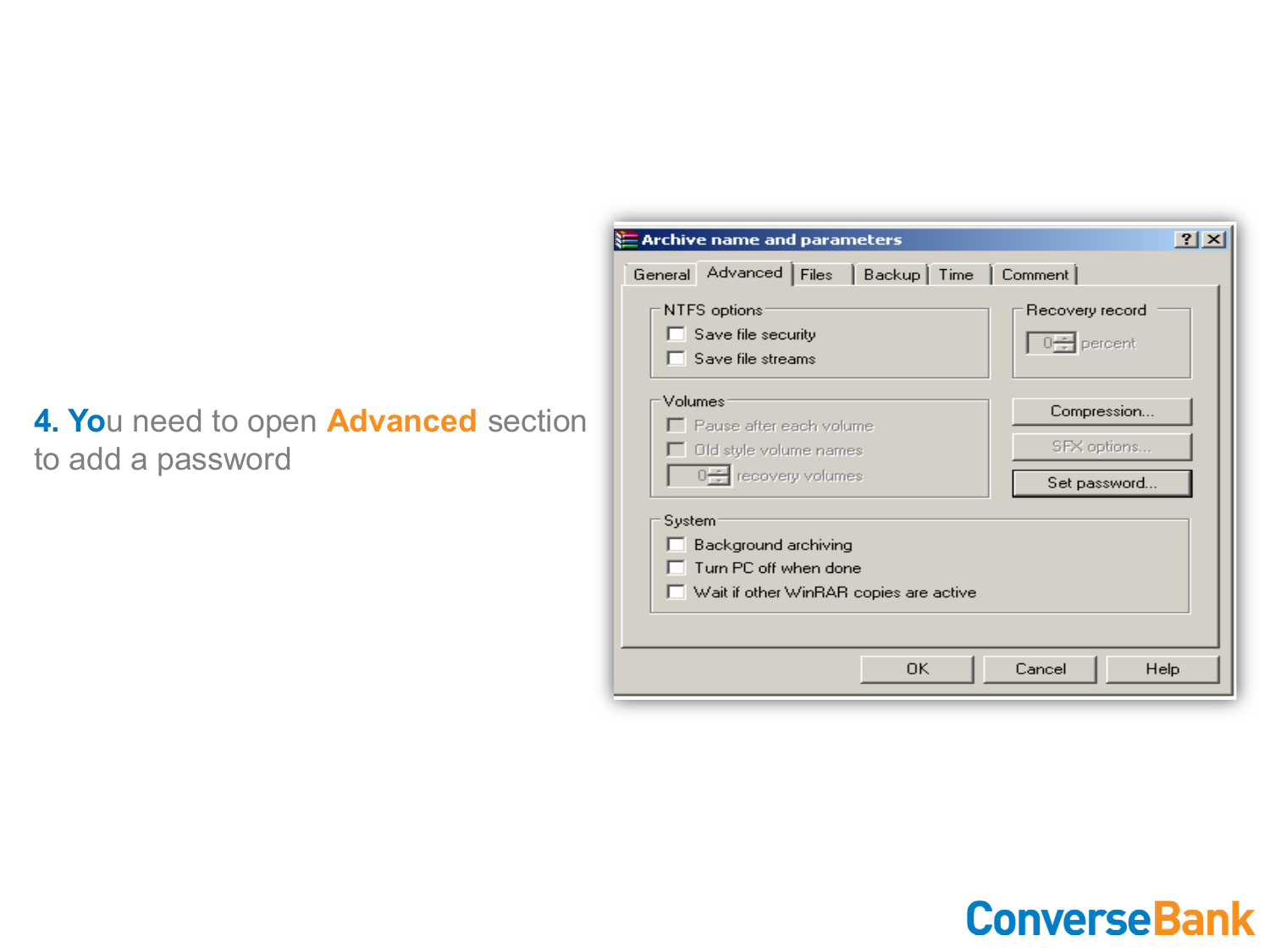**5.** Choose **Set Password**, enter your password available at the Bank and confirm it.

If you don't remember your password available at the Bank, you can enter another password, specifying **"Another password"** in the **Subject**  line of the e-mail.

In this case, the Bank's employee will contact you using the telephone number available at the Bank.

Please be also informed that, depending on the version of the program, the password section might look as follows: